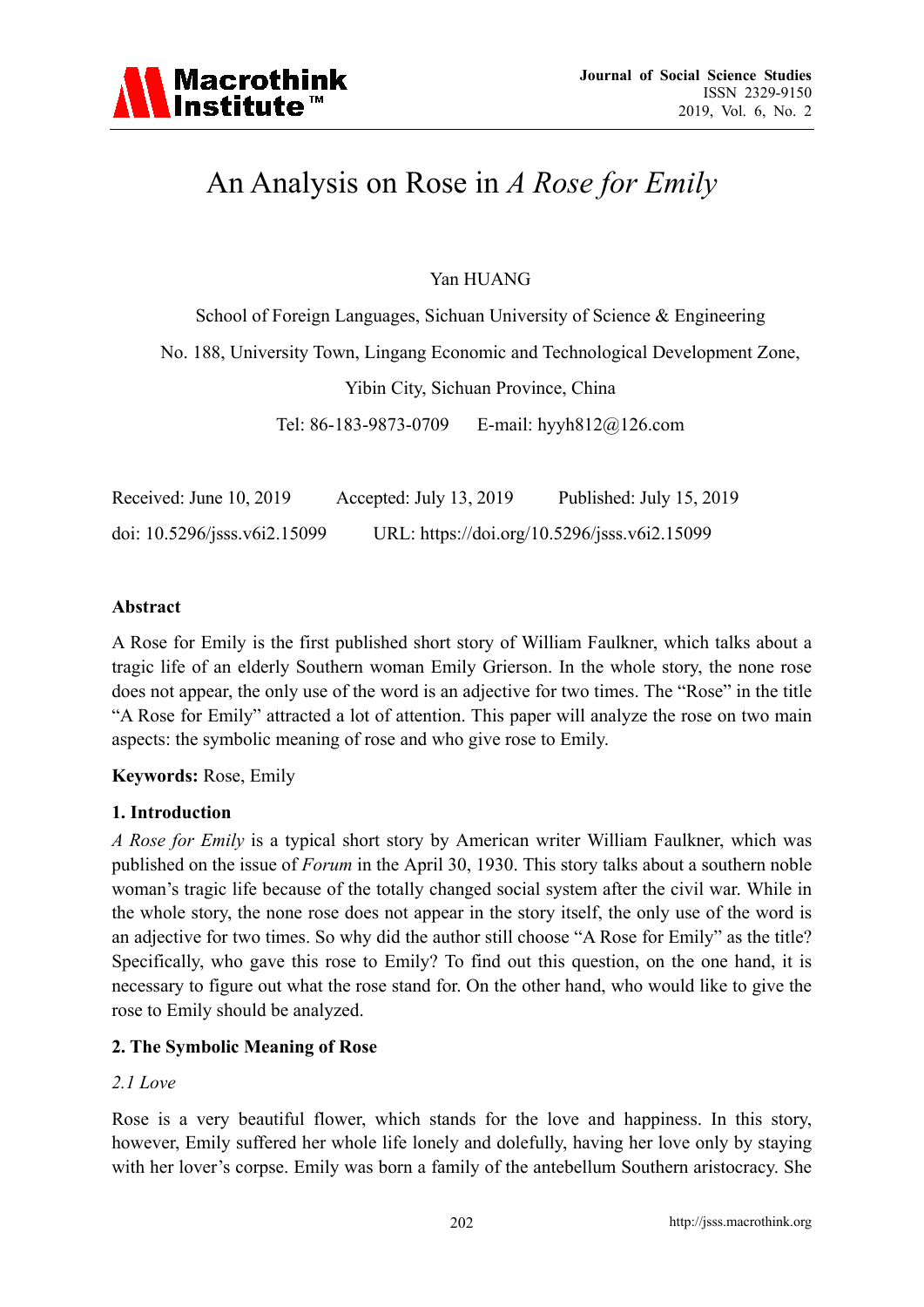

was tightly controlled by her father in her private life. Her father refused for her to marry. When her father died at Emily's around 30 years old, she was still unmarried. She had to live lonely. The better thing is, without the restriction of her father, Emily could search for true love as she wants.

When Homer Barron, a Northerner, came to her life, Emily did all her best for the "love", without thinking of the hatred between the Southerner and the Northerner just after the Civil War or gossiping among the people in town. Even though Homer said he won't marry, Emily prepared for marriage. The readers can not know what happened between Homer and Emily, she poisoned him to possess the eternal love by staying with Homer's corpse. A woman was so longing for love and was crazy when losing love. On this point, a lack of love can be one of the most possible reason for her tragedy. If she can have love, can she have a happier life? A rose for Emily, for the love she deserved to have.

#### *2.2 Salute*

Emily was a martyr for the traditional southern system. As it is said in the novel: "Alive, Miss Emily had been a tradition, a duty, and a care." (Faulkner, 229) She fight with the whole new system solely, by her house, her refusal to pay taxes. "Only Miss Emily's house was left, lifting its stubborn and coquettish decay above the cotton wagons and the gasoline pumps-an eyesore among eyesores." (Faulkner, 229) After the Civil War, she continued to live as if in the past. For her bravery, for her persistent, for her suffering, a rose for her was regarded as a salute to show the sympathy for her. Faulkner described the title "A Rose For Emily" as an allegorical title: this woman had undergone a great tragedy, and for this Faulkner pitied her. As a salute, he handed her a rose (wikipedia).

# *2.3 Secrecy*

According to Greek legends, roses have been portrayed as a gift of secrecy and of confidentiality, known as sub rosa (wikipedia) On this sense, roses mean secrecy. The story begins with the death of Emily, then little by little, her mysterious life was displayed. Until the end of the story, the readers know the secrecy of Emily's mysterious life. The narrator help Emily to keep her secrets until her death, just like a protection to her. The rose to Emily just like a symbol of silence between the narrator and Miss Emily (wikipedia).

# **3. Who Would Like to Give the Rose to Emily?**

Based on analyzing the meaning of rose, the person who gave the rose to Emily can be concluded into three groups: William Faulkner the author, the people in town and the readers.

# *3.1 The Author*

Faulkner was an offspring of a southern aristocrat. His great-grandfather was said to be the owner of a big manor. When he was young, Faulkner was told about his great-grandfather's achievements a lot. He greatly admired his talents, his boldness and his spirit of pioneer. To him, his great-grandfather was the symbol of the past world and the representative of persistent and dauntless previous pioneer in old south (xiao 5). In his many books, he mentioned his great-grandfather or even took him as the original image of his character. He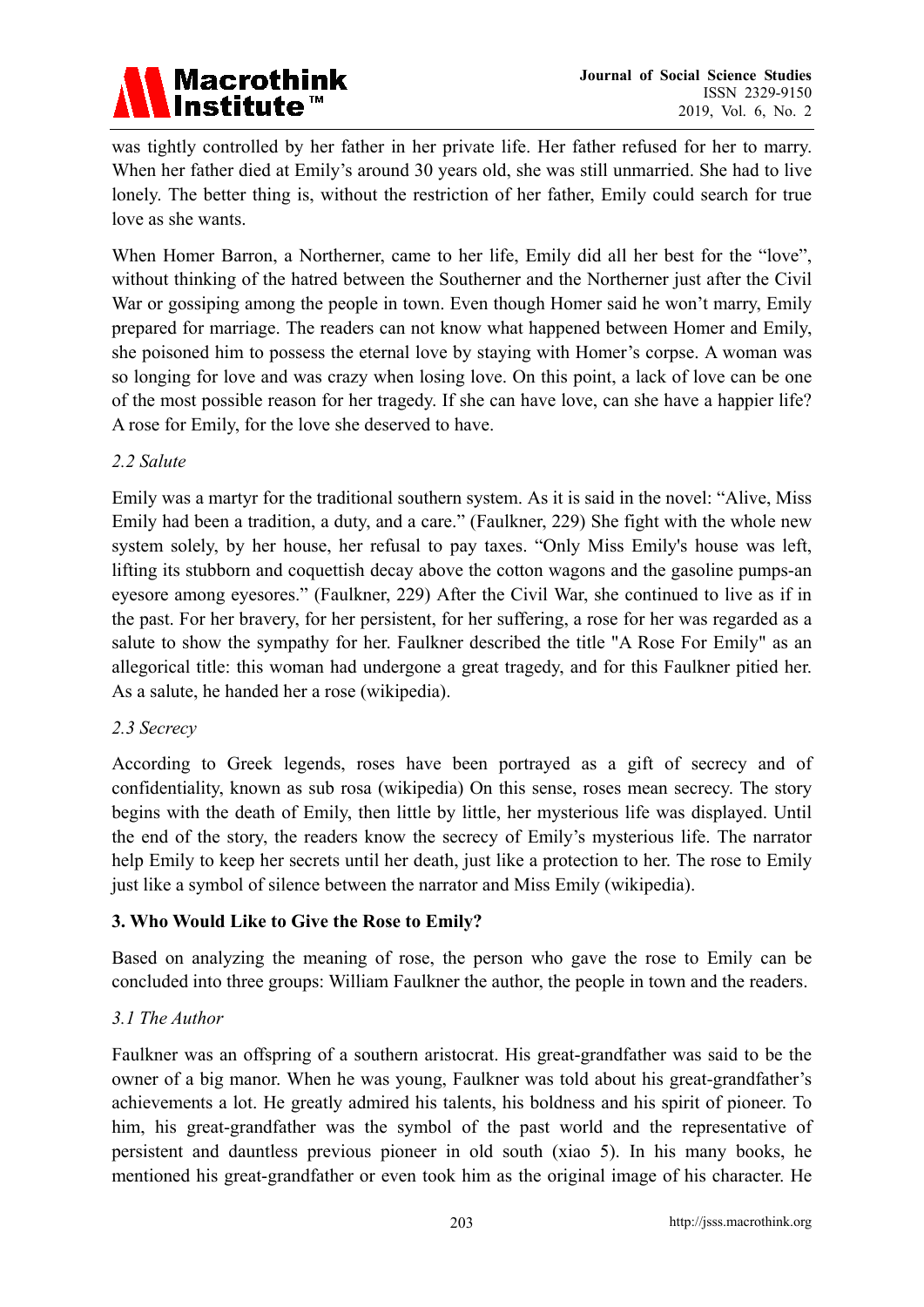# Macrothink<br>Institute™

likes to tell about him. While to his father, as the one who made his family declined, he even never mentioned him at all no matter in his books or his speech. Many people said Faulkner had a strong south sense and was proud of his family history (Xiao 2). These factors proved that Faulkner did like the old southern system. He cherished the memory of that world. In the story, Emily is experiencing of losing that world. After the civil war, her world changed totally. In facing to these changes, these women in old south refused to accept this new value entirely. To keep their wholeness, they ignored the changed and changing reality, burring themselves in the isolate world built up by themselves because of incapability of changing the objective world to their needed subjective one (Zhu 85). Emily was one of them, she cuts herself off from time and constructs a room (Burg 388). Faulkner once explained the reason for his choice of *A Rose For Emily* as the title, as well as his intention with rose:

[The title] was an allegorical title; the meaning was, here was a woman who has had a tragedy, an irrevocable tragedy and nothing could be done about it, and I pitied her and this was a salute ... to a woman you would hand a rose." (Wikipedia)

Faulkner's sympathy and esteem to Emily were presented in his words obviously. Faulkner himself was the admirer of the south. He had successfully adjusted himself to the new world. He had no choice but to get used to it. Emily was the unlucky one who failed to adjust her. She still insisted to what she thought of right. She built up a world in the house that her father left her. Her only "southern" house in the town, her way of treating others, her attitude to tax etc. show her insistence to the old southern world. This kind of insistence may rightly be what Faulkner want to have but can't get. On this point, no matter it's eulogizing or pitying, it's no doubt that Faulkner could be the one who gave Emily the rose.

# *3.2 The People in Town*

The next group who could possibly give Emily the rose is the town people. At the beginning of the story, Faulkner classified the people in town into two parts. To Emily's funeral, "the men through a sort of respectful affection for a fallen monument, the women mostly out of curiosity to see the inside of her house". (Faulkner 229). Rose stands for affection, adoration or admiration. Could the male in town can be the ones giving the rose?

The male in town include the new generation and the old one. To the new generation, Emily was a fossil. To the old generation, Emily was a goddess. In the old south, women are described as pure, holy, the best, and the most refined example of their culture (Du 22). Emily was the representative of these women. She was ever the goddess to most men. Thus in the mind of the old male generation, they still respected Emily and still called her Miss Emily. When Emily was a young lady, she had so many wooers, but her father drove away all the young men. Her father may think that none of the young men were quite good enough for Miss Emily and such. Thus, Emily was not only the Goddess for men; what's more, she was an unavailable Goddess. After her father died, Colonel Santoris even made up an excuse to help her in fear of hurting her. To help Emily, Colonel Santoris contemporaries sent their daughters and granddaughters to her. After her death, the very old men, some in their brushed Confederate uniforms believed that they had danced with her and courted her perhaps. They were proud of dancing and counting with Emily. To them, Emily was still the symbol of success, still the Goddess they pursued. So on this point, it's reasonable that they would be